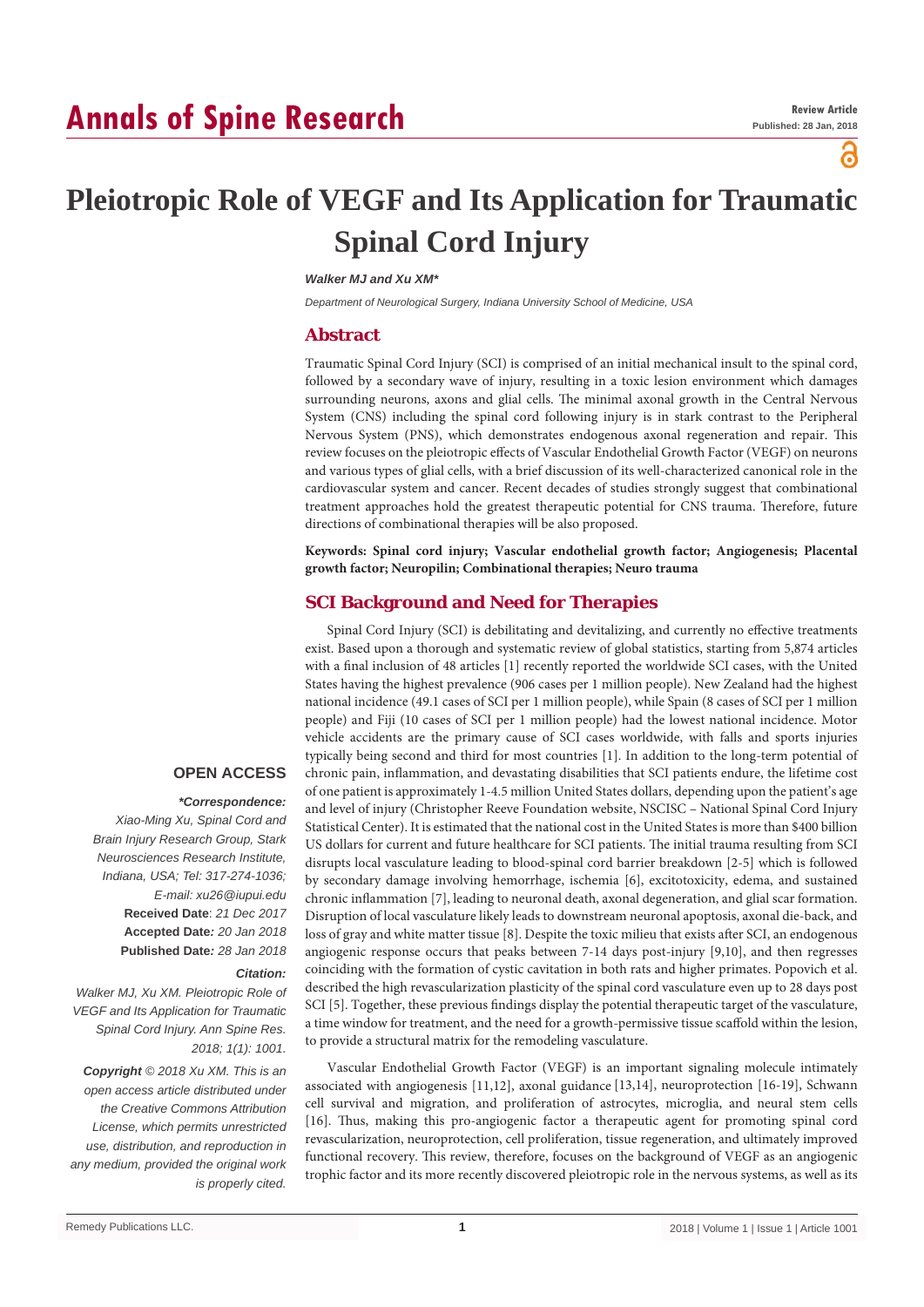| Protein                | <b>Cytogenetic location</b>                   | <b>References</b> |
|------------------------|-----------------------------------------------|-------------------|
| VEGF-A                 | cytogenetic location 6p12, 9 exons            | [31]              |
| VEGF-B                 | cytogenetic location 11q13, 7 exons           | [32]              |
| VEGF-C                 | cytogenetic location 4g34.3, 7 exons          | [33]              |
| VEGF-D                 | cytogenetic location Xp22.31, 7 exons         | [34]              |
| VEGF-E                 | Orf virus, cytogenetic location 4g32, 8 exons | [36]              |
| PGF                    | cytogenetic location 14g24.3, 7 exons         | [38]              |
| <b>VEGF Receptor 1</b> | cytogenetic location 13g12, 33 exons          | [41]              |
| <b>VEGF Receptor 2</b> | cytogenetic location 4g11-g12, 30 exons       | $[42]$            |
| <b>VEGF Receptor 3</b> | cytogenetic location 5g35.3, 34 exons         | [43]              |

**Table 1:** Cytogenetic location of VEGF family proteins.

potential influence for tissue repair following traumatic spinal cord injury.

#### **Discovery of VEGF and Its Receptors**

Vascular Endothelial Growth Factor (VEGF) is well known for its influence on vasculature, and has been widely studied and characterized in cardiovascular and cancer research and medicine. In more recent decades, VEGF has also been recognized for its role in embryonic development [1], its pleiotropic effects [14,16,20] on neurons and glial, and its therapeutic potential to prevent neurodegeneration [21-24].

VEGF-A (Vascular endothelial growth factor A) binds to VEGFR-1 (VEGF Receptor 1), VEGFR-2 (VEGF Receptor 2), NRP-1 (Neuropilin-1 receptor) and NRP-2 (Neuropilin-2 receptor). VEGF-B (Vascular endothelial growth factor B) and PGF (Placental Growth Factor) bind to VEGFR-1. VEGF-C (Vascular endothelial growth factor C) and VEGF-D (Vascular endothelial growth factor D) bind to VEGFR-2 (VEGF Receptor 2) and VEGFR-3 (VEGF Receptor 3). Downstream signaling leads to angiogenesis, vasculogenesis, lymphanogiogenesis, vascular permeability, cell survival (inhibition of apoptosis), migration, proliferation, and mobilization of progenitors. Abbreviations: VEGF-A (Vascular Endothelial Growth Factor A), VEGF-B (Vascular Endothelial Growth Factor B), VEGF-C (Vascular Endothelial Growth Factor C), VEGF-D (Vascular Endothelial Growth Factor D), PGF (Placental Growth Factor), VEGFR-1 (Vascular Endothelial Growth Factor Receptor 1), VEGFR-2 (Vascular Endothelial Growth Factor Receptor 2), VEGFR-3 (Vascular Endothelial Growth Factor Receptor 3), NRP-1 (Neuropilin-1 Receptor), NRP-2 (Neuropilin-2 Receptor), PI3K (Phosphatidylinositol-4,5-bisphosphate 3-kinase), Rac (Ras-related C3 botulinum toxin substrate 1), Ras (Rat sarcomas, small GTPase), RhoA (Ras homolog gene family, member A), FAK (Focal Adhesion Kinase), PTEN (Phosphatase and tensin homolog), Paxillin, Survivin, Caspase-9, Akt (Protein kinase B), FOX (Forkhead box), PLC-γ (Phospholipase C, gamma), PKC (Protein kinase C), BAD (Bcl-2-associated death promoter), Raf (Rapidly Accelerated Fibrosarcoma), mTOR (mammalian target of rapamycin), ROC (Ras of Complex protein), NO (Nitric oxide), eNOS (endothelial Nitric Oxide Synthase), AA (Arachidonic acid), cPLA2 (calcium-dependent Phospholipase A2), ERK (Extracellular signal Regulated Kinases), MEK (Mitogen-activated protein kinase).

Dr. Judah Folkman and colleagues extensively studied endothelial cell activation and angiogenesis, intricately associated with tumor growth and survival, characterizing the trophic factor as Tumor-Angiogenesis Factor (TAF) [11] with seminal papers during the

1970s. Previous studies displayed the factor's potential to act at a distance, after diffusing across a membrane [25,26]. VEGF, a gene family comprised of five major proteins along with receptors and co-receptors, was originally termed Vascular Permeability Factor (VPF) in 1983 [27] by Drs. Sanger and Dvorak. In 1989, this vascular trophic factor, which resulted in extensive endothelial cell outgrowth and angiogenesis, was termed VEGF by Drs. Ferrara and Henzel at Genentech [28]. The neurovascular evolution of VEGF and its influence on the nervous system was summarized by Zacchigna, Carmeliet and colleagues, displaying the importance of the human VEGF homologue in *C. elegans* (*Caenorhabditis elegans*) and Drosophila melanogaster, which lack blood vessels or have very few, respectively [19]. Additionally, Popovici et al. described receptors on *C. elegans* neurons with structural similarity to the human VEGF receptors (VEGFR's) [29], which can activate human VEGFR's [19]. Dr. Peter Carmeliet has been instrumental in expanding and detailing the Belgian Anatomist, Andreas Vesalius' 1543 observations about the overlap of the nervous and vascular systems (*De humani corporis fabrica*, *On the fabric of the human body*, 1543), thus, displaying the pleiotropic influence of VEGF on the nervous, vascular, and immune systems.

#### **Isoforms and Co-Receptors**

The VEGF sub-family of growth factors belongs to the Platelet-Derived Growth Factor (PDGF) family, and is comprised of isoforms VEGF-A, VEGF-B, VEGF-C, VEGF-D, VEGF-E, and PGF (placental growth factor), nicely summarized by Grünewald et al. [30] (Figure 1). Together, these trophic factors are responsible for embryonic vasculogenesis, the formation of new blood vessels, as well as the development of blood vessels from existing blood vessels (angiogenesis). Human VEGF exists as a homodimer (~45 kDa under non-reducing conditions, and ~23 kDa under reducing conditions; [28]) and is synonymous with VEGF-A. Alternative splicing of the human VEGF-A gene (cytogenetic location 6p12, 9 exons; [31]) generates five distinct VEGF-A monomers including VEGF $_{121}$ ,  $VEGF<sub>145</sub>$ ,  $VEGF<sub>165</sub>$ ,  $VEGF<sub>189</sub>$ , and  $VEGF<sub>206</sub>$ , designated by the number of amino acids in the sequence. VEGF-B is located on chromosome 11 (cytogenetic location 11q13, 7 exons; [32]). VEGF-C is located on chromosome 4 (cytogenetic location 4q34.3, 7 exons; [33]). VEGF-D is located on the X chromosome (cytogenetic location Xp22.31, 7 exons; [34]). The non-human VEGF-E, encoded by the parapoxvirus Orf virus [35] is located on chromosome 4 (cytogenetic location 4q32, 8 exons; [36]). PGF is located on chromosome 14 (cytogenetic location 14q24.3, 7 exons; [37]). VEGF-E binds selectively to VEGFR-2, and has been shown to promote lesion angiogenesis in response to the viral infection by the parapoxvirus Orf virus [35], and regulation of keratinocytes for wound re-epithelialization in response to the purified VEGF-E protein<sup>15</sup> that this virus encodes, thus making it a potentially good candidate for wound healing and repair. Moreover, since VEGF-E binds only to VEGFR-2 and not to VEGFR-1, it does not result in vascular permeability or tissue inflammation, like VEGF-A [36]. Thus, purified VEGF-E might have future potential in tissue repair beyond just would heal.

Two tyrosine kinase receptors, VEGF Receptor 1 (VEGFR-1, fmslike tyrosine kinase 1/Flt-1; [38]) and VEGF Receptor 2 (VEGFR-2, fetal liver kinase 1/Flk-1, kinase insert domain receptor/KDR) were identified in 1992 [39,40]. Neuropilin (NP1 and NP-2) co-receptors bind specifically to VEGF isoforms 165 (VEGF $_{165}$  in humans, VEGF $_{164}$ in rats). The human VEGFR-1 gene is located on chromosome 13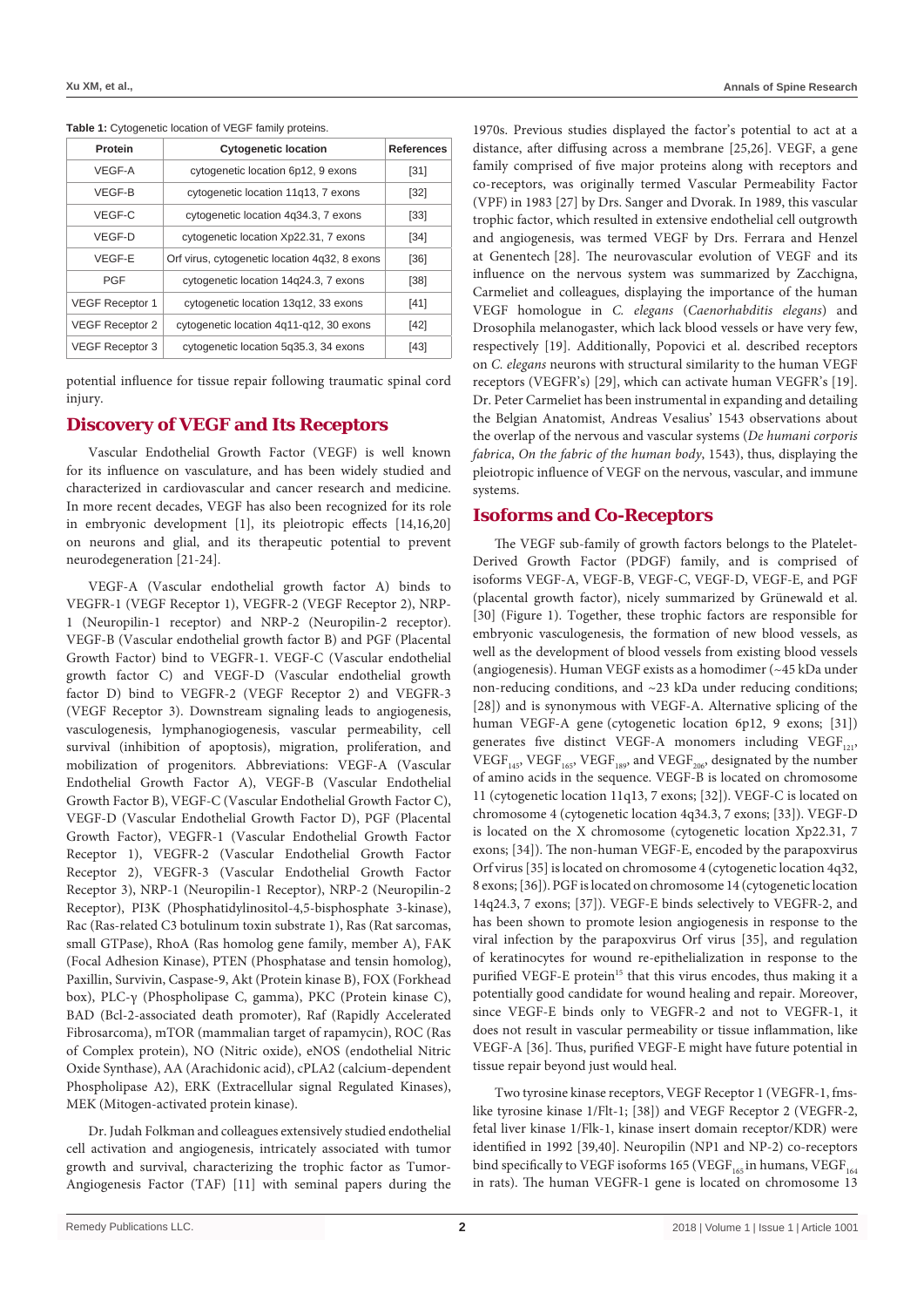

(cytogenetic location 13q12, 32 exons; [41]) and VEGFR-2 gene is located on chromosome 4 (cytogenetic location 4q11-q12, 30 exons; [42]). VEGF Receptor 3 (VEGFR-3, fms-like tyrosine kinase 4/Flt-4; [43]) was independently characterized in 1992 by Galland et al. and Pajusola and colleagues [44,45]. All three VEGF Receptors are type V Receptor Tyrosine Kinases (RTK's), consisting of an extracellular region (7 immunoglobulin-like domains), a single transmembrane domain, a juxtamembrane component, and an intracellular proteintyrosine kinase segment with a variable (70-100 amino acids) kinase insert and a carboxyterminal tail [46]. The main pathway promoting angiogenesis is the interaction of VEGF-A (VEGF) and its VEGFR-2 receptor; particularly, the phosphorylation of the VEGFR-2 Tyrosine residue 1175, which binds to the SH2-domain of Phospholipase-Cɣ (PLCɣ), upstream of the PKC mitogen-activated protein kinase/ extracellular signal-related kinases (MAPK/ERK) pathway. Ji et al. showed that PLCɣ knockout mice were embryonic lethal at approximately day E9 [47]. VEGFR-1 knockout mice were shown to be embryonic lethal at E8.5, resulting from disorganized vasculature and endothelial cell-overgrowth [48]; this study also displays the importance of the transmembrane domain of VEGFR-1, which localizes VEGF for signaling during embryogenesis, and negatively regulates angiogenesis. Takashima et al. observed embryonic lethality (E8.5) in NRP-1 and NRP-2 knockout animals, due to lack of blood vessel formation [49]. In 1996, both Carmeliet et al. and Ferrara et al. discovered the dose-dependent embryonic lethality of homozygous VEGF-/- knockout animals (E10.5 and E11-12, respectively) and heterozygous VEGF<sup>+/-</sup> animals (approximately E12.5), due to lack of formation of functional vasculature and significant cell apoptosis [12,50]. Furthermore, Ferrara et al. detailed the significantly

diminished capacity for tumorigenesis of VEGF-/- knockout embryonic stem cells; thus, underscoring VEGF's role in tumor formation and the critical role of angiogenesis in tumor growth [50]. While VEGF, VEGFR-1 (Flt-1), and VEGFR-2 (Flk-1) are all essential components of embryonic development, these studies [12,50] highlight VEGF as the most vital factor, due to VEGF<sup>+/-</sup> embryonic lethality [50]. Collectively, these studies display the importance of VEGF, its receptors and downstream signaling pathways for angiogenesis, embryonic development, and tumorigenesis. VEGF ligand isoforms and receptor interactions are summarized in Figure 1.

#### **Localization of VEGF and Its Receptors**

Cytogenetic and tissue localization of VEGF and its receptors is summarized in Table 1 and Table 2, respectively. VEGF-A mRNA is widely expressed throughout the body, with the highest expression in the lungs, heart, adrenal glands, and kidneys, and lower expression in the liver, spleen, and gastric mucosa [46]. VEGF-A is also a major target for anti-tumor therapies, as VEGF-A is expressed by the following human tumors: colorectal, breast, non-small cell lung, and prostate [46]. VEGF-B is highly expressed in the heart, brain, testes, and kidney, with lower expression in spleen, lung, and liver [46]. VEGF-C is expressed in the heart, intestine, ovaries, and the placenta (HPRD: 03317; ID: 01889). VEGF-D is expressed in the colon, heart, kidney, liver, lung, ovaries, pancreas, prostate, skeletal muscles, small intestine, spleen and testis (HPRD: 02102, ID: 03237). PGF is expressed in the dentine matrix, endometrium, eyes, natural killer cells, placenta, serum, trophoblasts, umbilical vein endothelial cells, and vascular endothelium (HPRD: 03076, ID: 02102). VEGFR-1 is expressed in blood vessels, bone marrow, colon, endometrium,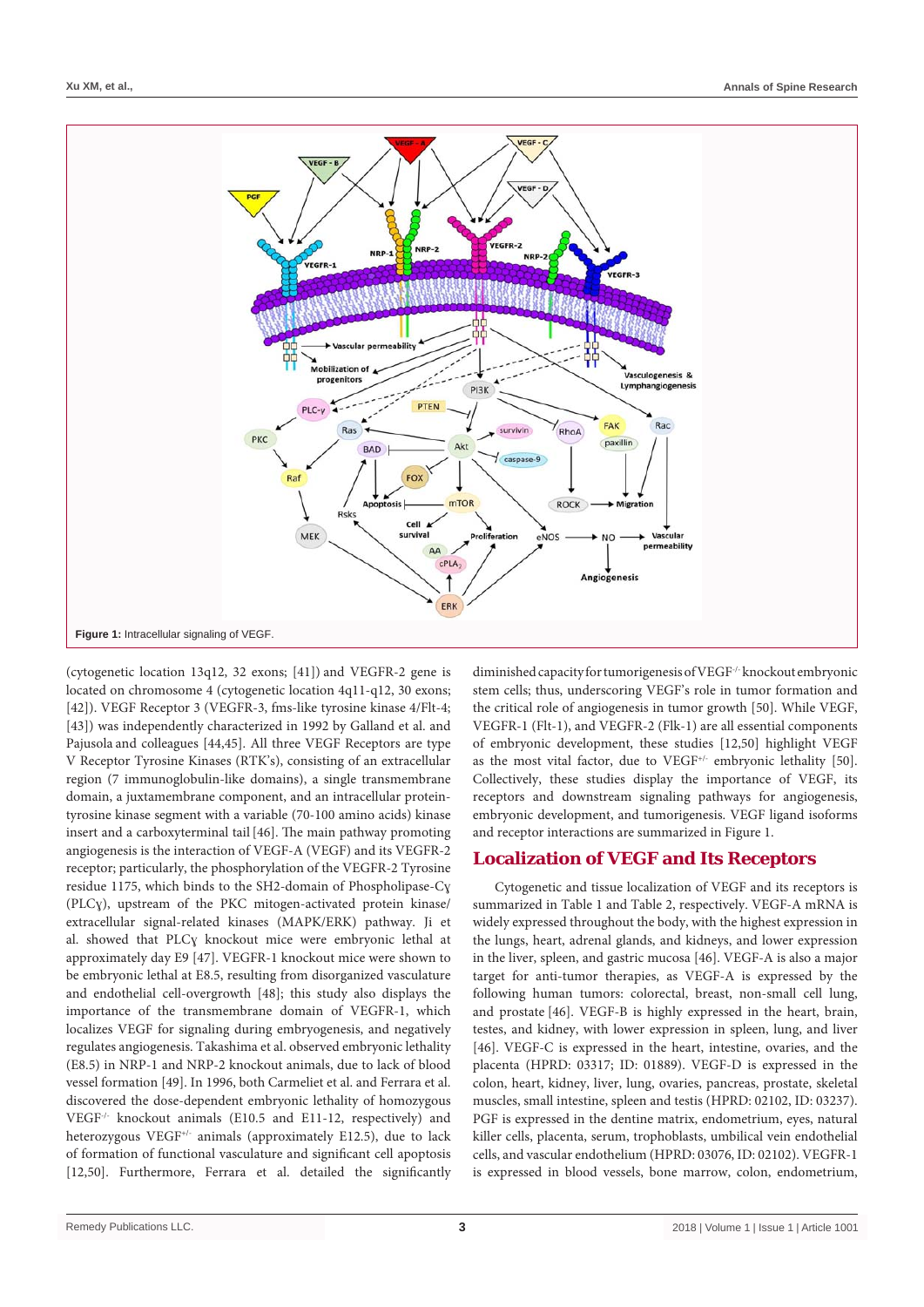





epididymis, fetus, leydig cells, monocytes, ovaries, pancreas, placenta, prostate, seminiferous tubule, Sertoli cells, testis, and urothelium (HPRD: 01297, ID: 10529). VEGFR-2 is expressed in the bone marrow, heart, hematopoietic stem cells, mammary gland, neurons, placenta, testis, and urothelium (HPRD: 01867, ID: 03076). Neurons more widely express VEGFR-2 while VEGFR-1 is more abundant on glial cells [19]. As VEGF- $A<sub>165</sub>$  is the most abundant and most biologically active (pro-angiogenic) isoform of VEGF molecules, the remainder of this review will primarily focus on VEGF- $A_{165}$  (VEGF<sub>165</sub>) and its therapeutic application for spinal cord injury repair.

#### **Synergistic Activation of VEGF Receptors**

In 2001, Carmeliet and colleagues observed synergistic activation of the VEGFR-1 receptor by VEGF and PGF to promote

angiogenesis [51] (Figure. 2). During embryogenesis, VEGFR-1 is primarily a soluble receptor, which inhibits angiogenesis by binding VEGF and thus preventing VEGF from binding to the cell-surface VEGFR-2, which promotes angiogenesis [52]. PGF binds to both the membrane-bound VEGFR-1 and the soluble inhibitory form of VEGFR-1. Thus, during embryogenesis, PGF can bind to the soluble form of VEGFR-1 and allow VEGF to bind to the membrane-bound VEGFR-2 to promote angiogenesis. In contrast, under pathological conditions VEGFR-1 is primarily membrane-bound on endothelial cells, and PGF is upregulated. Thus, PGF can activate VEGFR-1 while VEGF binds VEGFR-2, both promoting angiogenesis. Carmeliet et al. described a synergistic effect on the promotion of angiogenesis when PGF activated the membrane-bound VEGFR-1 while VEGF activated the membrane-bound VEGFR-2 [51]. While PGF and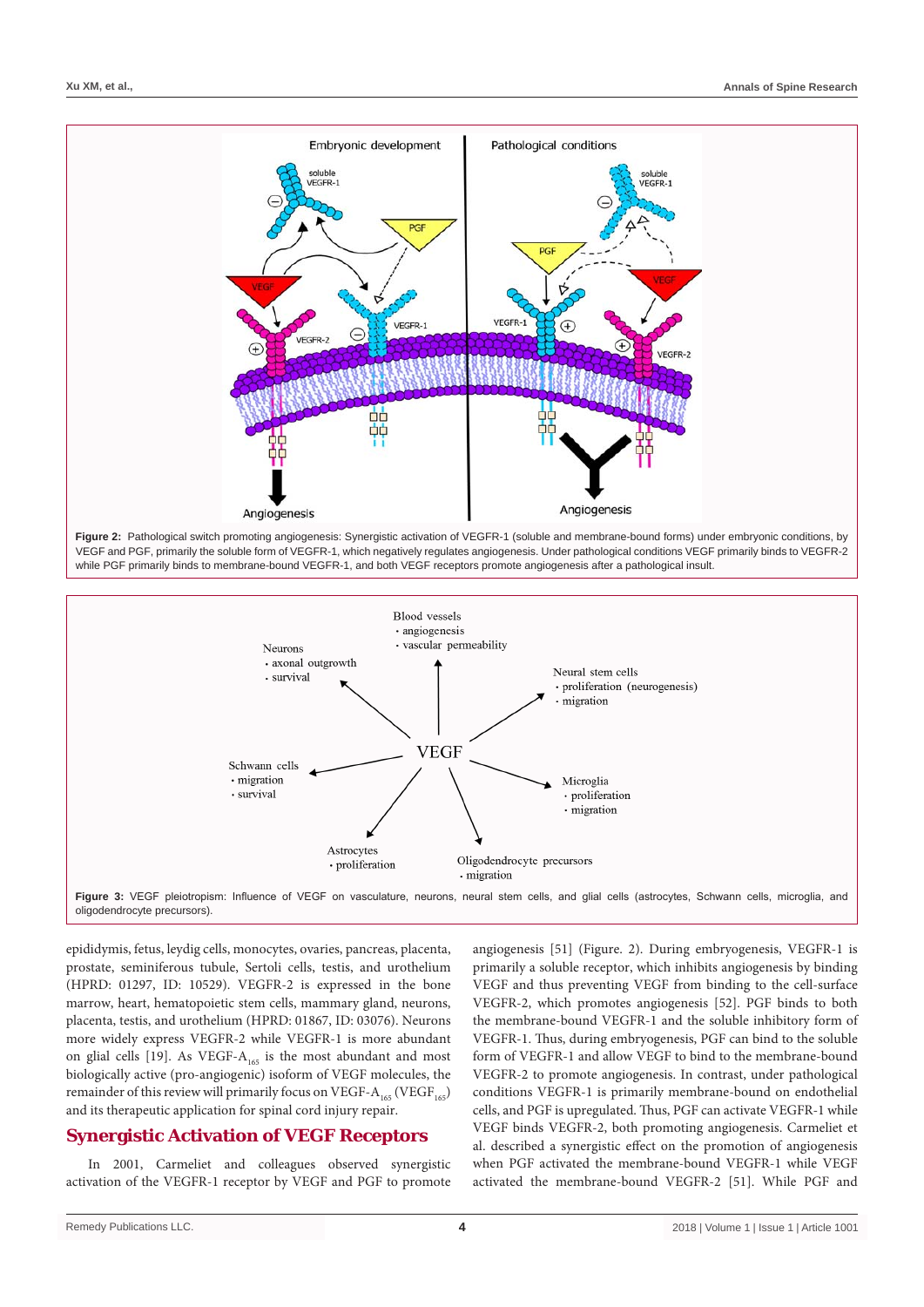#### **Table 2:** VEGF ligand and receptor tissue and tumor expression patterns.

| Isoform/Receptor | <b>Tissue expression</b>                                                                                                                                                                                                              | <b>Tumor expression</b>                                                                                                                                                                      |
|------------------|---------------------------------------------------------------------------------------------------------------------------------------------------------------------------------------------------------------------------------------|----------------------------------------------------------------------------------------------------------------------------------------------------------------------------------------------|
| VEGF-A           | lungs, heart, adrenal, kidneys, liver, spleen, gastric mucosa                                                                                                                                                                         | breast, colorectal, non-small cell lung, prostate                                                                                                                                            |
| VEGF-B           | heart, brain, kidney, testes, spleen, lung, liver                                                                                                                                                                                     | breast carcinoma, non-Hodgkins lymphoma, fibrosarcoma,<br>benign thymoma, melanoma                                                                                                           |
| VEGF-C           | heart, skeletal muscle, ovaries, placenta, small intestines, lung,<br>kidney, spleen, pancreas, prostate, testes                                                                                                                      | breast, colon, cervix, stomach, lung, prostate                                                                                                                                               |
| VEGF-D           | heart, colon, kidney, lung, liver, small intestines, ovaries, pancreas,<br>prostate, skeletal muscles, testis, spleen                                                                                                                 | cervical intraepithelial neoplasia, colorectal, breast,<br>glioblastoma, gastric mucosa, melanoma, thyroid carcinoma,<br>lymph node metastasis with lung, ovarian, colorectal tumors         |
| VEGF-E           | Non-human/non-applicable                                                                                                                                                                                                              | non-human protein/non-applicable                                                                                                                                                             |
| <b>PGF</b>       | dentine matrix, endometrium, placenta, natural killer cells, serum,<br>trophoblasts, vascular endothelial cells, heart, skin, retina, skeletal<br>muscle                                                                              | non-smell cell lung cancer, breast, gastric, prostate                                                                                                                                        |
| VEGFR-1          | endothelial cells, embryonic cells derived from endothelium (early<br>yolk sac mesenchyme); soluble and membrane-bound forms                                                                                                          | medullablastoma, pancreas, bladder, melanoma, Kaposi<br>sarcoma, ovarian, prostate, malignant mesothelioma,<br>esophageal carcinoma                                                          |
| VEGFR-2          | endothelial cells, mononusclear cells, soluble and membrane-bound<br>forms                                                                                                                                                            | medullablastoma, pancreas, bladder, melanoma, Kaposi<br>sarcoma, ovarian, small cell lung cancer, malignant<br>mesothelioma, myeloid leukemia, esophageal carcinoma                          |
| VEGFR-3          | corneal dentric cells, retina, microvascular endothelial cells in early<br>development, lymphatic endothelium in later development and<br>postnatally                                                                                 | small cell lung cancer                                                                                                                                                                       |
| $NP-1$           | umbilical vein endothelial cells, heart, sensory, and sympathetic<br>neurons, adipocytes, osteoblasts, bone marrow fibroblasts,<br>microvascular endothelial cells, soluble forms - hepatocytes, renal<br>proximal and distal tubules | prostate, colon adenocarcinoma, breast astrocytoma,<br>esophagus, stomach, pancreas, gall bladder, giloma,<br>neuroblastoma, melanoma, non-small cell lung cancer, small<br>cell lung cancer |
| $NP-2$           | human umbilical vein endothelial cells, sympathetic neurons, many<br>hindbrain nuclei, inner ear, dorsal aorta, limb buds, lung, back and<br>tonque muscles, submandibular gland, kidney, intestinal epithelium,<br>whisker follicles | glioblastoma, neuroblastoma, melanoma, bladder, prostate,<br>pancreas, non-small cell lung cancer, small cell lung cancer                                                                    |

VEGF both activate VEGFR-1, PGF results in the phosphorylation of tyrosine residue 1309 while  $VEGF<sub>165</sub>$  promotes the phosphorylation of tyrosine 1213 [53].

#### **Changes in VEGF Levels and VEGF Receptor Expression after SCI**

Bartholdi et al. and Herrera et al. observed reduced VEGF levels at injury epicenter at 1 day post SCI with diminished VEGF levels as far as 1 month post SCI [54,55]. Additionally, Ritz et al. reported reduced levels of VEGF, Angiopoietin-1 (Ang-1), PDGF-BB, and PGF, and increased expression of the angiogenic factor hepatocyte growth factor (HGF) [56]. VEGF receptors Flt-1 and Flk-1 have been shown to be constitutively expressed by vascular endothelial cells, neurons, and some astrocytes in the spinal cord [57]. Following SCI, VEGFR1 (Flt-1), VEGFR2 (Flk-1) and neuropilin-1 receptors have been shown to be upregulated in reactive astrocytes and microglia/macrophages following contusive SCI [57;58]. This receptor expression peaked between 7 and 14 days following injury and remained relatively high even at 14 days and beyond [57]. Taken together, this suggests that VEGF and its two tyrosine kinase receptors play a role in inflammation and the astrocytic response following contusive SCI. However, Skold et al. *in vitro* study suggests that upregulation of VEGF, its receptors and co-receptors in astrocytes may occur in the absence of inflammatory cells, with prostaglandins being upstream of VEGF [58].

#### **Studies Employing VEGF for Repair of SCI**

VEGF has become a therapeutic target for SCI repair primarily over the past two decades. Fassbender et al. nicely reviewed the literature on microvascular dysfunction following SCI, and detailed the importance of putative therapeutic approaches targeting the microvasculature [59]. VEGF routes of administration vary including exogenously applied (intrathecal and intraspinal injections, osmotic mini pumps; [18,55,60]); engineered transcription factor activation of endogenous VEGF expression [61]; overexpression via cells [62], viral vectors [17,63], or in response to other neurotrophic factor administration [21,64], or as a result of shockwave therapy [65], amongst others. VEGF has been shown to be neuroprotective [17]; promote angiogenesis [17,63,66], oligodendrogenesis and improved myelin integrity [67]; reduce tissue lesion volume [18] and increase white matter [17] and gray matter [63] sparing; promote neuritogenesis into the lesion [66]; decrease glial scar [18]; and improve locomotion [17, 61,62,65].

However, the time window of treatment onset, number of doses and duration of treatment, and VEGF dosage are crucial factors in employing this trophic factor following SCI, as some studies have reported exacerbation of lesion and decreased motor performance compared to controls [60], aberrant excessive sprouting of axons [68] and increased mechanical allodynia [68,67]. Drs. Benton and Whittemore administered a supraphysiological dosage of VEGF (0.5 µg/µL) at 3 days post injury; considering the peak of the inflammatory phase and the very high VEGF dosage, it is reasonable to have observed exacerbation of lesion, likely due to excessive vascular permeability and extravasation of inflammatory mediators. It is unknown whether the increased mechanical allodynia in these studies is a result specifically of  $VEGF<sub>165</sub>$  or perhaps  $VEGF<sub>188</sub>$  as suggested by Nesic et al. [68]. However, it is noteworthy that a subset of saline injected SCI control animals also developed mechanical allodynia [67] similar to other studies [63]. Thus, VEGF may just be one of the key players involved in mechanical hypersensitivity after SCI. Interestingly, van Neerven et al [69]. had a similar route of intrathecal VEGF administration as Sundberg et al. [67]; however, van Neervan gave daily injections for the first week post-SCI while Sundberg's group gave only one injection immediately following injury. Sundberg and colleagues observed exacerbated forepaw mechanical allodynia [68]; yet van Neervan and colleagues observed a decrease in mechanical allodynia of the hindpaw [69]. Additionally, Figley et al. reported significantly decreased mechanical allodynia in VEGF treated rats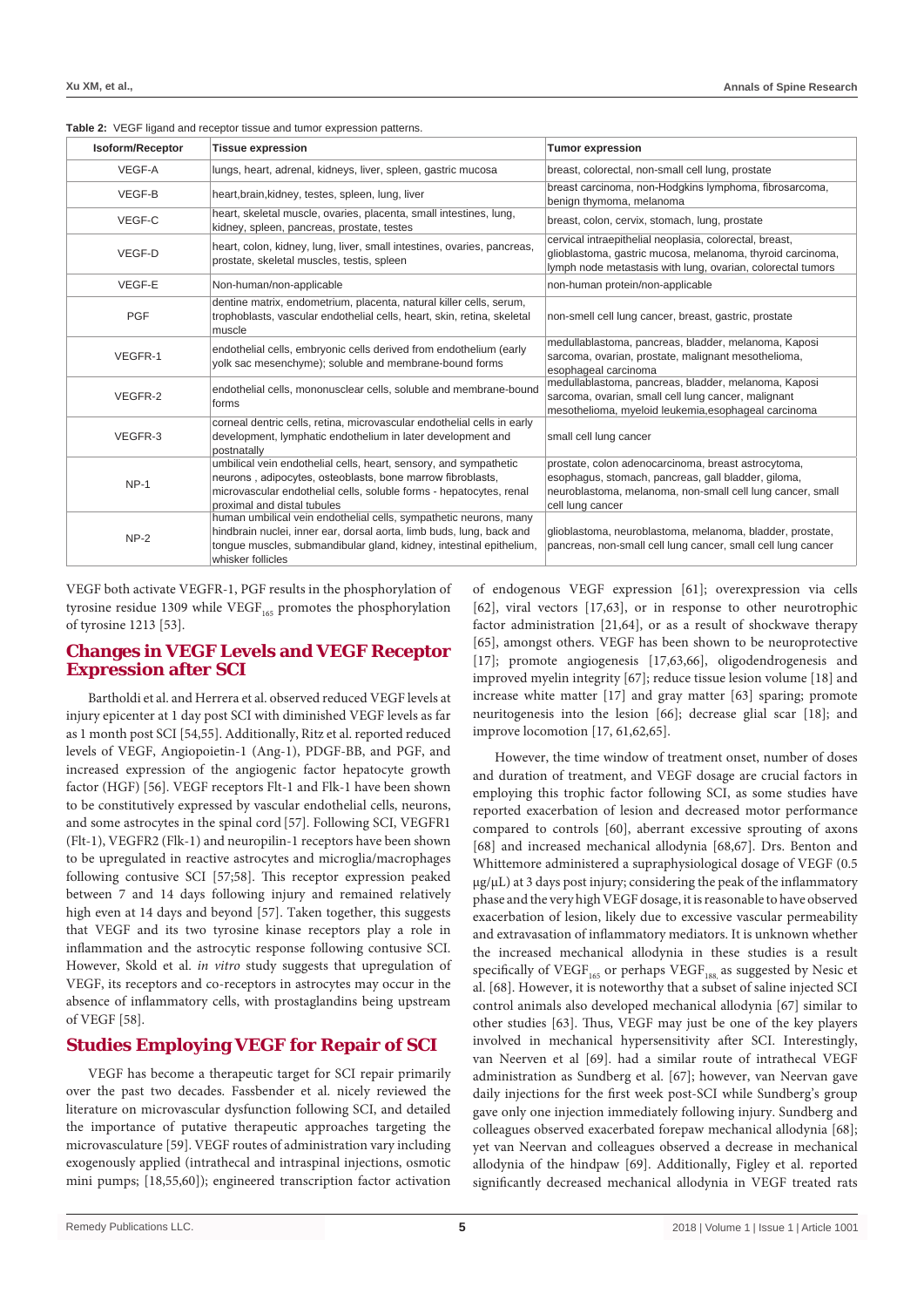compared to saline or viral vector vehicle controls [63]. Observed differences across these studies are likely due to the duration of VEGF administration and dosages.

In a study of cerebral ischemia, Manoonkitiwongsa et al. reported neuroprotection with low (2µg) and medium (8µg) doses of VEGF $_{165}$ , subthreshold to promote angiogenesis [70]. However, higher (60µg) doses of VEGF<sub>165</sub> resulted in angiogenesis without neuroprotection in ischemic brains and neuronal injury in  $VEGF<sub>165</sub>$  treated non-ischemic (uninjured/normal) brains. This study further demonstrates the crucial aspect of VEGF dosage, in addition to timing, particularly for studies targeting angiogenesis and neuroprotection concomitantly. Shinozaki et al. [71] investigated the contributions of VEGFR-1 and VEGFR-2 activation on neuroprotection following SCI, through neutralizing antibodies, and determined VEGFR-1 plays a major role in vascular permeability, while VEGFR-2 promotes neuron survival.

### **Studies Using VEGF in Combinational Therapies for SCI Repair**

Similar to other neuroprotective and neural regeneration individual therapies, VEGF alone might be insufficient to produce significant axon regeneration/sparing, functional synapse formation, and improved functional recovery following SCI. Thus, further investigation of VEGF is necessary, and more studies are employing VEGF as part of combinational treatments. In 2012, Lutton et al. showed the promising combination of VEGF and PDGF after SCI reduced lesion cavity, glial scar density, and the inflammatory response (macrophage/microglia) [72]. This combination of trophic factors (VEGF and PDGF) was also shown to promote improved functional recovery following SCI [73]. Gong et al. [74] observed neuroprotection of spinal cord neurons through VEGF, specifically VEGFR-2 (Flk-1), after application of the endothelin-A/B dual receptor antagonist (Bosentan). In a 2011 combinational study [75], poly (lactide-co-glycolide) (PLG) bridges loaded with VEGF and FGF-2 (fibroblast growth factor 2) promoted neurite growth and angiogenesis within the lesion site, and prevented the formation of cystic cavity. Additional trophic factors might be necessary in order to promote significant axonal re-growth and functional recovery.

### **VEGF Neuroprotection for Other Neurodegenerative Disease Models**

Dysfunctional vasculature or aberrant VEGF levels negatively influence a number of neurodegenerative diseases including Alzheimer's disease, Amyotrophic Lateral Sclerosis (ALS; Lou Gehrig's disease), Huntington's disease, Parkinson's disease, and stroke [16]. In a mouse model of epilepsy, VEGF administration preserved learning and memory function (Morris water maze) and reduced anxiety-like behaviors typically observed in statusepilepticus rodents [76]. Reduced VEGF levels can lead to rodent ALS-like phenotypes: decline of motor function and decreased grooming behavior in a SOD1 (Superoxide dismustase 1) mouse model of ALS [14], and with deletion of the HRE (hormone response element) in the VEGF promoter [77]. In similar studies of human patients, Carmeliet & Ruiz de Almodovar [14] and Lambrechts et al. [53] determined that human ALS patients had lower VEGF levels compared to healthy population-based controls, with the lowest VEGF serum levels correlating with the greatest ALS susceptibility [53]. Additionally, VEGF was shown to be neuroprotective in rodent models of Parkinson's disease [21], ALS [22], Huntington's disease [23], and cerebral ischemia [70,78]. Moreover, VEGF-A165 competes with Semaphorin 3A for signaling through the neuropilin-1 receptor, for promoting axonal outgrowth and chemoattraction versus axonal guidance by chemo repulsion, respectively [15]. Thus, inhibition of Semaphorin 3A is another putative target for SCI therapies.

#### **Potential Signaling Mechanisms of VEGF for Neuroprotection and Tissue Repair Following SCI**

VEGF also influences many cell types, including neurons [79,80,81], Schwann cells [82], astrocytes [83,84], microglia, neuronal stem cells [85,86], and oligodendrocyte precursors, to promote angiogenesis, neurogenesis [87], dendritogenesis, synaptic plasticity, axon growth and guidance, cell survival [78], proliferation [88], migration, differentiation, neuromuscular junction innervation, and neuroendothelial junction maintenance (Figure 3). Jin et al. [89] detailed the neuroprotective effects of hippocampal neurons by VEGF activation of VEGFR-2, and downstream signaling of PI3K, with reduced caspase-3. Hao and Rockwell [90] showed the neuroprotection of hippocampal neurons via signaling through VEGF activation of VEGFR-2, with downstream signaling through the PI3K/Akt and MEK/ERK pathways. This study also suggests that VEGFR-1 and NP-1 likely serve as backup signaling pathways for neuroprotection with blockade of VEGFR-2. The pleiotropic mechanisms of VEGF are summarized in Figure 3, as well as Storkebaum et al. [16], Nowacka and Obuchowicz et al. [91], and Carmeliet and Ruiz de Almodovar [14].

#### **Conclusion**

The pleiotropic mechanism of VEGF (migration, proliferation, cell survival) upon many different cell types (endothelial cells, neurons, astrocytes, Schwann cells, neural stem cells, microglia, and oligodendrocytes) makes this trophic factor a prime putative target for many neurodegenerative diseases and condition of the nervous system (Figure 3). These include Parkinson's, Huntington's, and Alzheimer's disease, Amyotrophic Lateral Sclerosis (ALS), stroke/ ischemia, diabetic neuropathy, as well as traumatic brain and spinal cord injuries. In addition to its canonical role in the cardiovascular system, VEGF has also been shown to promote neuroprotection, axonal guidance, Schwann cell survival and migration, and proliferation of astrocytes, microglia, and neural stem cells. VEGF has high therapeutic potential particularly for spinal cord injury, for promoting spinal cord revascularization, neuroprotection, cell proliferation, and tissue regeneration, ultimately for improved functional recovery.

Since the discovery of VEGF in early 1970's, by Dr. Judah Folkman [11] and its official naming by Drs. Ferrara and Henzel [28], it has been determined that this vascular trophic factor has much broader implications than its canonical role in development of the vascular system. VEGF's pleiotropic mechanisms include: angiogenesis [11,12], axonal guidance [13,14,15], neuroprotection [16,17,18,19], Schwann cell survival and migration, and proliferation of astrocytes, microglia, and neural stem cells [16]. Moreover, deletions within the VEGF promoter region cause a neurodegenerative phenotype in mice, similar to Amyotrophic Lateral Sclerosis (ALS), showing VEGF is important for maintenance of motor function [77]. Additionally, Lambrechts et al. [92] showed motoneuron protection by VEGF administration in an ALS mouse model. This study also showed that VEGF serum levels in European patients correlated with ALS susceptibility, with lower circulating VEGF levels correlating with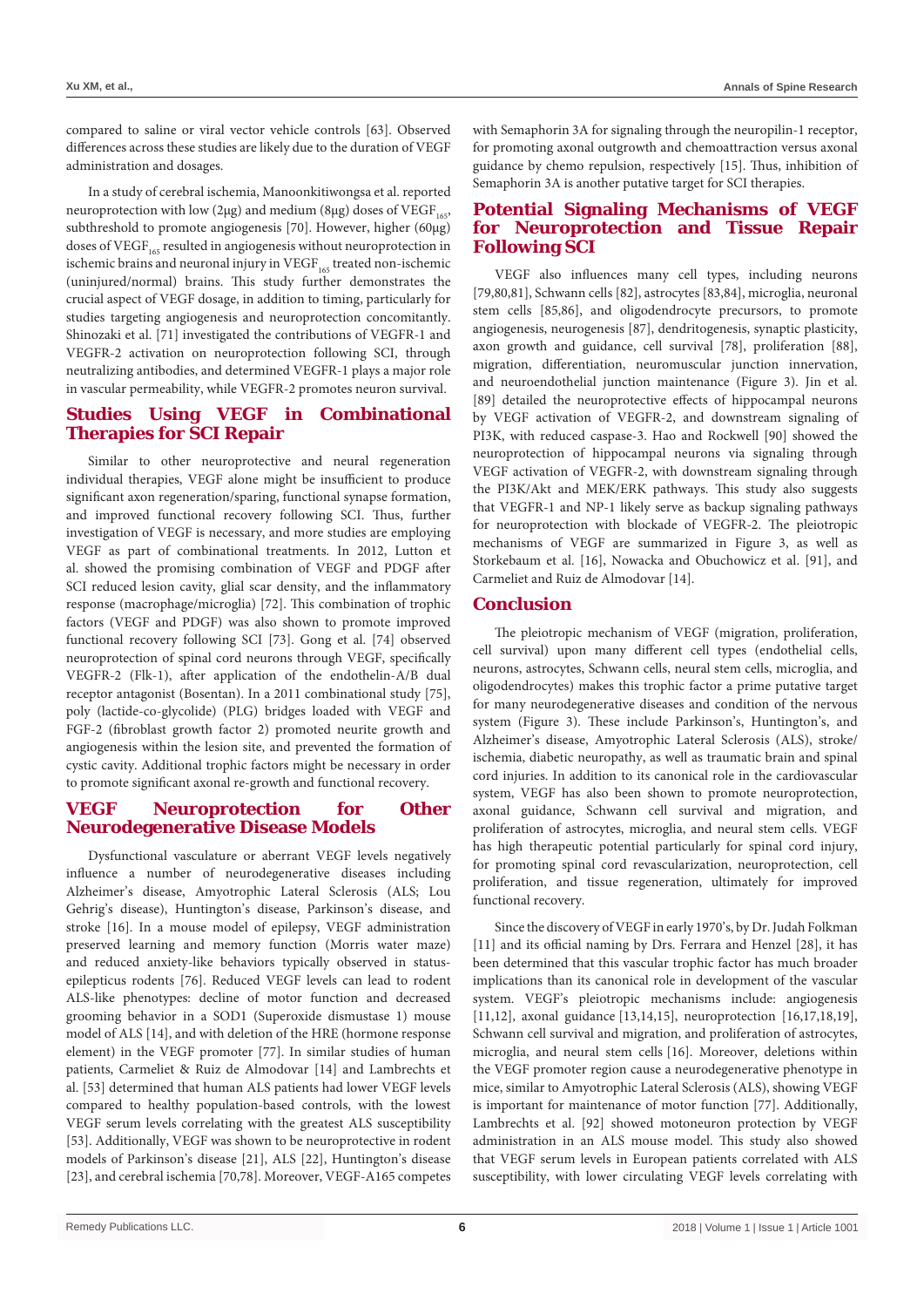higher risk of sporadic ALS. VEGF delivered via a retroviral vector delayed disease onset, promoted neuroprotection, and prolonged survival of animals with an ALS phenotype [22]. Similarly, VEGF delivered intracerebroventricularly prolonged the survival period, delayed the disease onset, and spared motor neurons in an ALS model [93].

After spinal cord injury, an angiogenic response occurs that peaks approximately 7-14 days post-injury, and regresses coincident with the onset of cystic cavitation, in both rats and higher primates [9,10,59]. Intact vasculature is crucial for delivering oxygen and nutrients to the tissues and for removing toxic wastes. In studies of SCI, VEGF has been shown to: 1) promote angiogenesis [17,63,66], 2) decrease the glial scar [18], 3) increase white matter sparing [17], 4) increase gray matter sparing [63], 5) promote neuroprotection [17], 6) promote neuritogenesis into the lesion [66], 7) promote oligodendrogenesis and improved myelin integrity [67], 8) reduce tissue lesion volume [18], and 9) promote improved locomotion [17,69,61,65]. Therefore, VEGF appears to be a promising target for repair of the injured nervous system, due to trauma and degenerative diseases.

However, the main factors for consideration in applying this trophic factor in models of SCI are time point of administration and VEGF concentration, as some studies have observed exacerbation of SCI lesion [60], likely due to early time point application after SCI insult and supraphysiological doses of VEGF. It is also important to consider that VEGF administered alone might be insufficient to promote neuroprotection, axon regeneration/sparing, functional synapse formation, and improved functional recovery following SCI. Current literature suggests that VEGF in combination with other therapeutic approaches for SCI appears to hold the greatest potential for promoting angiogenesis, neuroprotection, axonal regeneration, and functional recovery [73-75].

#### **References**

- 1. [Singh A, Tetreault L, Kalsi-Ryan S, Nouri A, Fehlings MG. Global](https://www.ncbi.nlm.nih.gov/pubmed/25278785)  [prevalence and incidence of traumatic spinal cord injury. Clin Epidemiol.](https://www.ncbi.nlm.nih.gov/pubmed/25278785)  [2014;6:309-31.](https://www.ncbi.nlm.nih.gov/pubmed/25278785)
- 2. [Noble LJ, Wrathall JR. The blood-spinal cord barrier after injury: pattern](https://www.ncbi.nlm.nih.gov/pubmed/3690298)  [of vascular events proximal and distal to a transection in the rat. Brain Res.](https://www.ncbi.nlm.nih.gov/pubmed/3690298)  [1987;424\(1\):177-88.](https://www.ncbi.nlm.nih.gov/pubmed/3690298)
- 3. [Noble LJ, Wrathall JR. Blood-spinal cord barrier disruption proximal to](https://www.ncbi.nlm.nih.gov/pubmed/3342839)  [a spinal cord transaction in the rat: time course and pathways associated](https://www.ncbi.nlm.nih.gov/pubmed/3342839)  [with protein leakage. Exp Neurol. 1988;99\(3\):567-78.](https://www.ncbi.nlm.nih.gov/pubmed/3342839)
- 4. [Noble LJ, Wrathall JR. Distribution and time course of protein extravasation](https://www.ncbi.nlm.nih.gov/pubmed/2706482)  [in the rat spinal cord after contusive injury. Brain Res. 1989;482\(1\):57-66.](https://www.ncbi.nlm.nih.gov/pubmed/2706482)
- 5. [Popovich PG, Horner PJ, Mullin BB, Stokes BT. A quantitative spatial](https://www.ncbi.nlm.nih.gov/pubmed/8934558)  [analysis of the blood-spinal cord barrier. I. Permeability changes after](https://www.ncbi.nlm.nih.gov/pubmed/8934558)  [experimental spinal contusion injury. Exp Neurol. 1996;142\(2\):258-75.](https://www.ncbi.nlm.nih.gov/pubmed/8934558)
- 6. [Tator CH, Fehlings MG. Review of the secondary injury theory of acute](https://www.ncbi.nlm.nih.gov/pubmed/2045903)  [spinal cord trauma with emphasis on vascular mechanisms. J Neurosurg.](https://www.ncbi.nlm.nih.gov/pubmed/2045903)  [1991;75\(1\):15-26.](https://www.ncbi.nlm.nih.gov/pubmed/2045903)
- 7. [Mautes AE, Weinzierl MR, Donovan F, Noble LJ. Vascular events after](https://www.ncbi.nlm.nih.gov/pubmed/10869130)  [spinal cord injury: contribution to secondary pathogenesis. Phys Ther.](https://www.ncbi.nlm.nih.gov/pubmed/10869130)  [2000;80\(7\):673-87.](https://www.ncbi.nlm.nih.gov/pubmed/10869130)
- 8. [Tator CH, Koyanagi I. Vascular mechanisms in the pathophysiology of](https://www.ncbi.nlm.nih.gov/pubmed/9046306)  [human spinal cord injury. J Neurosurg. 1997;86\(3\):483-92.](https://www.ncbi.nlm.nih.gov/pubmed/9046306)
- 9. [Loy DN, Crawford CH, Darnall JB, Burke DA, Onifer SM, Whittemore](https://www.ncbi.nlm.nih.gov/pubmed/11920709)  [SR. Temporal progression of angiogenesis and basal lamina deposition](https://www.ncbi.nlm.nih.gov/pubmed/11920709)

[after contusive spinal cord injury in the adult rat. J Comp Neurol.](https://www.ncbi.nlm.nih.gov/pubmed/11920709)  [2002;445\(4\):308-24.](https://www.ncbi.nlm.nih.gov/pubmed/11920709)

- 10. [Casella GTB, Marcillo A, Bunge MB, Wood PM. New vascular tissue](https://www.ncbi.nlm.nih.gov/pubmed/11771939)  [rapidly replaces neural parenchyma and vessels destroyed by a contusion](https://www.ncbi.nlm.nih.gov/pubmed/11771939)  [injury to the rat spinal cord. Exp Neurol. 2002;173\(1\):63-76.](https://www.ncbi.nlm.nih.gov/pubmed/11771939)
- 11. [Folkman J, Merler E, Abernathy C, Williams G. Isolation of a tumor](https://www.ncbi.nlm.nih.gov/pmc/articles/PMC2138906/)  [factor responsible for angiogenesis. The Journal of experimental medicine.](https://www.ncbi.nlm.nih.gov/pmc/articles/PMC2138906/)  [1971;133\(2\):275-88.](https://www.ncbi.nlm.nih.gov/pmc/articles/PMC2138906/)
- 12. [Carmeliet P, Ferreira V, Breier G, Pollefeyt S, Kieckens L, Gertsenstein M,](https://www.ncbi.nlm.nih.gov/pubmed/8602241)  [et al. Abnormal blood vessel development and lethality in embryos lacking](https://www.ncbi.nlm.nih.gov/pubmed/8602241)  [a single VEGF allele. Nature. 1996;380\(6573\):435-9.](https://www.ncbi.nlm.nih.gov/pubmed/8602241)
- 13. [Ruiz de Almodovar C, Fabre PJ, Knevels E, Coulon C, Segura I, Haddick](https://www.ncbi.nlm.nih.gov/pubmed/21658588)  [PCG, et al. VEGF mediates commissural axon chemoattraction through its](https://www.ncbi.nlm.nih.gov/pubmed/21658588)  [receptor Flk1. Neuron. 2011;70\(5\):966-78.](https://www.ncbi.nlm.nih.gov/pubmed/21658588)
- 14. [Carmeliet P, Ruiz de Almodovar C, Carmen R de A. VEGF ligands and](https://www.ncbi.nlm.nih.gov/pubmed/23475071)  [receptors: implications in neurodevelopment and neurodegeneration. Cell](https://www.ncbi.nlm.nih.gov/pubmed/23475071)  [Mol Life Sci. 2013;70\(10\):1763-78.](https://www.ncbi.nlm.nih.gov/pubmed/23475071)
- 15. [Zachary I. Neuroprotective role of vascular endothelial growth factor:](https://www.ncbi.nlm.nih.gov/pubmed/16301836)  [signalling mechanisms, biological function, and therapeutic potential.](https://www.ncbi.nlm.nih.gov/pubmed/16301836)  [Neurosignals. 2005;14\(5\):207-21.](https://www.ncbi.nlm.nih.gov/pubmed/16301836)
- 16. [Storkebaum E, Lambrechts D, Carmeliet P. VEGF: once regarded as a](https://www.ncbi.nlm.nih.gov/pubmed/15351965)  [specific angiogenic factor, now implicated in neuroprotection. Bioessays.](https://www.ncbi.nlm.nih.gov/pubmed/15351965)  [2004a;26\(9\):943-54.](https://www.ncbi.nlm.nih.gov/pubmed/15351965)
- 17. [Facchiano F, Fernandez E, Mancarella S, Maira G, Miscusi M, D'Arcangelo](https://www.ncbi.nlm.nih.gov/pubmed/12134907)  [D, et al. Promotion of regeneration of corticospinal tract axons in rats with](https://www.ncbi.nlm.nih.gov/pubmed/12134907)  [recombinant vascular endothelial growth factor alone and combined with](https://www.ncbi.nlm.nih.gov/pubmed/12134907)  [adenovirus coding for this factor. J Neurosurg. 2002;97\(1\):161-8.](https://www.ncbi.nlm.nih.gov/pubmed/12134907)
- 18. [Widenfalk J, Lipson A, Jubran M, Hofstetter C, Ebendal T, Cao Y, et al.](https://www.ncbi.nlm.nih.gov/pubmed/12927201)  [Vascular endothelial growth factor improves functional outcome and](https://www.ncbi.nlm.nih.gov/pubmed/12927201)  [decreases secondary degeneration in experimental spinal cord contusion](https://www.ncbi.nlm.nih.gov/pubmed/12927201)  [injury. Neuroscience. 2003;120\(4\):951-60.](https://www.ncbi.nlm.nih.gov/pubmed/12927201)
- 19. [Zacchigna S, Ruiz de Almodovar C, Carmeliet P. Similarities between](https://www.ncbi.nlm.nih.gov/pubmed/17950371)  [angiogenesis and neural development: what small animal models can tell](https://www.ncbi.nlm.nih.gov/pubmed/17950371)  [us. Curr Top Dev Biol. 2008;80:1-55.](https://www.ncbi.nlm.nih.gov/pubmed/17950371)
- 20. [Rosenstein JM, Krum JM. New roles for VEGF in nervous tissue--beyond](https://www.ncbi.nlm.nih.gov/pubmed/15144851)  [blood vessels. Exp Neurol. 2004;187\(2\):246-53.](https://www.ncbi.nlm.nih.gov/pubmed/15144851)
- 21. [Herrán E, Ruiz-Ortega JÁ, Aristieta A, Igartua M, Requejo C, Lafuente JV,](https://www.ncbi.nlm.nih.gov/pubmed/23639739)  [et al. In vivo administration of VEGF- and GDNF-releasing biodegradable](https://www.ncbi.nlm.nih.gov/pubmed/23639739)  [polymeric microspheres in a severe lesion model of Parkinson's disease.](https://www.ncbi.nlm.nih.gov/pubmed/23639739)  [Eur J Pharm Biopharm. 2013;85\(3 Pt B\):1183-90.](https://www.ncbi.nlm.nih.gov/pubmed/23639739)
- 22. [Azzouz M, Ralph GS, Storkebaum E, Walmsley LE, Mitrophanous](https://www.ncbi.nlm.nih.gov/pubmed/15164063)  [KA, Kingsman SM, et al. VEGF delivery with retrogradely transported](https://www.ncbi.nlm.nih.gov/pubmed/15164063)  [lentivector prolongs survival in a mouse ALS model. Nature.](https://www.ncbi.nlm.nih.gov/pubmed/15164063)  [2004;429\(6990\):413-7.](https://www.ncbi.nlm.nih.gov/pubmed/15164063)
- 23. [Emerich DF, Mooney DJ, Storrie H, Babu RS, Kordower JH. Injectable](https://www.ncbi.nlm.nih.gov/pubmed/19588214)  [hydrogels providing sustained delivery of vascular endothelial growth](https://www.ncbi.nlm.nih.gov/pubmed/19588214)  [factor are neuroprotective in a rat model of Huntington's disease.](https://www.ncbi.nlm.nih.gov/pubmed/19588214)  [Neurotox Res. 2010;17\(1\):66-74.](https://www.ncbi.nlm.nih.gov/pubmed/19588214)
- 24. [Storkebaum E, Carmeliet P. VEGF: a critical player in neurodegeneration.](https://www.ncbi.nlm.nih.gov/pubmed/14702101)  [J Clin Invest. 2004b;113\(1\):14-8.](https://www.ncbi.nlm.nih.gov/pubmed/14702101)
- 25. [Greenblatt M, Shubi P. Tumor angiogenesis: transfilter diffusion studies](https://academic.oup.com/jnci/article-abstract/41/1/111/898557?redirectedFrom=PDF)  [in the hamster by the transparent chamber technique. J Natl Cancer Inst.](https://academic.oup.com/jnci/article-abstract/41/1/111/898557?redirectedFrom=PDF)  [1968;41\(1\):111-24.](https://academic.oup.com/jnci/article-abstract/41/1/111/898557?redirectedFrom=PDF)
- 26. [Ehrmann RL, Knoth M. Choriocarcinoma. Transfilter stimulation of](https://www.ncbi.nlm.nih.gov/pubmed/5750121)  [vasoproliferation in the hamster cheek pouch. Studied by light and](https://www.ncbi.nlm.nih.gov/pubmed/5750121)  [electron microscopy. J Natl Cancer Inst. 1968;41\(6\):1329-41.](https://www.ncbi.nlm.nih.gov/pubmed/5750121)
- 27. [Senger DR, Galli SJ, Dvorak AM, Perruzzi CA, Harvey VS, Dvorak](https://www.ncbi.nlm.nih.gov/pubmed/6823562)  [HF. Tumor cells secrete a vascular permeability factor that promotes](https://www.ncbi.nlm.nih.gov/pubmed/6823562)  [accumulation of ascites fluid. Science. 1983;219\(4587\):983-5.](https://www.ncbi.nlm.nih.gov/pubmed/6823562)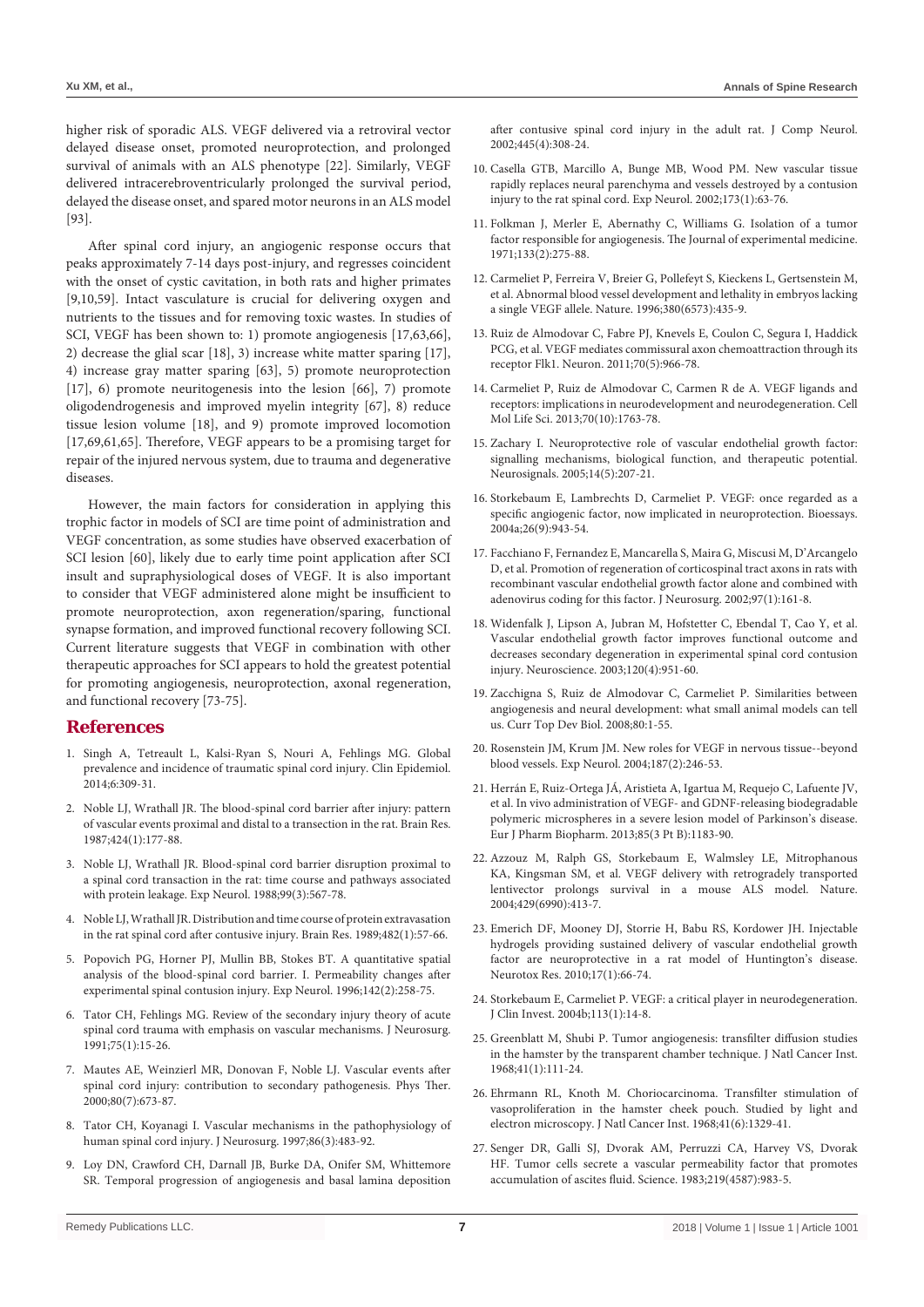- 28. [Ferrara N, Henzel WJ. Pituitary follicular cells secrete a novel heparin](https://www.ncbi.nlm.nih.gov/pubmed/2735925)[binding growth factor specific for vascular endothelial cells. Biochem](https://www.ncbi.nlm.nih.gov/pubmed/2735925)  [Biophys Res Commun. 1989;161\(2\):851-8.](https://www.ncbi.nlm.nih.gov/pubmed/2735925)
- 29. [Zacchigna S, Ruiz de Almodovar C, Carmeliet P. Similarities between](https://www.ncbi.nlm.nih.gov/pubmed/17950371)  [angiogenesis and neural development: what small animal models can tell](https://www.ncbi.nlm.nih.gov/pubmed/17950371)  [us. Curr Top Dev Biol. 2008;80:1-55.](https://www.ncbi.nlm.nih.gov/pubmed/17950371)
- 30. [Grünewald FS, Prota AE, Giese A, Ballmer-Hofer K. Structure-function](https://www.ncbi.nlm.nih.gov/pubmed/19761875)  [analysis of VEGF receptor activation and the role of coreceptors in](https://www.ncbi.nlm.nih.gov/pubmed/19761875)  [angiogenic signaling. Biochim Biophys Acta. 2010;1804\(3\):567-80.](https://www.ncbi.nlm.nih.gov/pubmed/19761875)
- 31. [www.ncbi.nlm.nih.gov/gene/7422](http://www.ncbi.nlm.nih.gov/gene/7422)
- 32. [www.ncbi.nlm.nih.gov/gene/7423](http://www.ncbi.nlm.nih.gov/gene/7423)
- 33. [www.ncbi.nlm.nih.gov/gene/7424](http://www.ncbi.nlm.nih.gov/gene/7424)
- 34. [www.ncbi.nlm.nih.gov/gene/2277](http://www.ncbi.nlm.nih.gov/gene/2277)
- 35. [Meyer M, Clauss M, Lepple-Wienhues A, Waltenberger J, Augustin HG,](https://www.ncbi.nlm.nih.gov/pmc/articles/PMC1171131/)  [Ziche M, et al. A novel vascular endothelial growth factor encoded by Orf](https://www.ncbi.nlm.nih.gov/pmc/articles/PMC1171131/)  [virus, VEGF-E, mediates angiogenesis via signaling through VEGFR-2](https://www.ncbi.nlm.nih.gov/pmc/articles/PMC1171131/)  [\(KDR\) but not VEGFR-1 \(Flt-1\) receptor tyrosine kinases. EMBO J.](https://www.ncbi.nlm.nih.gov/pmc/articles/PMC1171131/)  [1999;18\(2\):363-74.](https://www.ncbi.nlm.nih.gov/pmc/articles/PMC1171131/)
- 36. [Wise LM, Inder MK, Real NC, Stuart GS, Fleming SB, Mercer AA. The](https://www.ncbi.nlm.nih.gov/pubmed/22507661)  [vascular endothelial growth factor \(VEGF\)-E encoded by orf virus](https://www.ncbi.nlm.nih.gov/pubmed/22507661)  [regulates keratinocyte proliferation and migration and promotes](https://www.ncbi.nlm.nih.gov/pubmed/22507661)  [epidermal regeneration. Cell Microbiol. 2012;14\(9\):1376-90.](https://www.ncbi.nlm.nih.gov/pubmed/22507661)
- 37. [www.ncbi.nlm.nih.gov/gene/56034](http://www.ncbi.nlm.nih.gov/gene/56034)
- 38. [www.ncbi.nlm.nih.gov/gene/5228](http://www.ncbi.nlm.nih.gov/gene/5228)
- 39. [de Vries C, Escobedo JA, Ueno H, Houck K, Ferrara N, Williams LT. The](https://www.ncbi.nlm.nih.gov/pubmed/1312256)  [fms-like tyrosine kinase, a receptor for vascular endothelial growth factor.](https://www.ncbi.nlm.nih.gov/pubmed/1312256)  [Science. 1992;255\(5047\):989-91.](https://www.ncbi.nlm.nih.gov/pubmed/1312256)
- 40. [Terman BI, Dougher-Vermazen M, Carrion ME, Dimitrov D, Armellino](https://www.ncbi.nlm.nih.gov/pubmed/1417831)  [DC, Gospodarowicz D, et al. Identification of the KDR tyrosine kinase as a](https://www.ncbi.nlm.nih.gov/pubmed/1417831)  [receptor for vascular endothelial cell growth factor. Biochem Biophys Res](https://www.ncbi.nlm.nih.gov/pubmed/1417831)  [Commun. 1992;187\(3\):1579-86.](https://www.ncbi.nlm.nih.gov/pubmed/1417831)
- 41. [www.ncbi.nlm.nih.gov/gene/2321](http://www.ncbi.nlm.nih.gov/gene/2321)
- 42. [www.ncbi.nlm.nih.gov/gene/3791](http://www.ncbi.nlm.nih.gov/gene/3791)
- 43. [www.ncbi.nlm.nih.gov/gene/2324](http://www.ncbi.nlm.nih.gov/gene/2324)
- 44. [Galland F, Karamysheva A, Mattei MG, Rosnet O, Marchetto S, Birnbaum](https://www.ncbi.nlm.nih.gov/pubmed/1319394)  [D. Chromosomal localization of FLT4, a novel receptor-type tyrosine](https://www.ncbi.nlm.nih.gov/pubmed/1319394)  [kinase gene. Genomics. 1992;13\(2\):475-8.](https://www.ncbi.nlm.nih.gov/pubmed/1319394)
- 45. [Pajusola K, Aprelikova O, Korhonen J, Kaipainen A, Pertovaara L, Alitalo](https://www.ncbi.nlm.nih.gov/pubmed/1327515)  [R, et al. FLT4 receptor tyrosine kinase contains seven immunoglobulin](https://www.ncbi.nlm.nih.gov/pubmed/1327515)[like loops and is expressed in multiple human tissues and cell lines. Cancer](https://www.ncbi.nlm.nih.gov/pubmed/1327515)  [Res. 1992;52\(20\):5738-43.](https://www.ncbi.nlm.nih.gov/pubmed/1327515)
- 46. [Roskoski R. Vascular endothelial growth factor \(VEGF\) signaling in tumor](https://www.ncbi.nlm.nih.gov/pubmed/17324579)  [progression. Crit Rev Oncol Hematol. 2007;62\(3\):179-213.](https://www.ncbi.nlm.nih.gov/pubmed/17324579)
- 47. [Ji QS, Winnier GE, Niswender KD, Horstman D, Wisdom R, Magnuson](https://www.ncbi.nlm.nih.gov/pubmed/9096335)  [MA, et al. Essential role of the tyrosine kinase substrate phospholipase](https://www.ncbi.nlm.nih.gov/pubmed/9096335)  [C-gamma1 in mammalian growth and development. Proc Natl Acad Sci](https://www.ncbi.nlm.nih.gov/pubmed/9096335)  [USA. 1997;94\(7\):2999-3003.](https://www.ncbi.nlm.nih.gov/pubmed/9096335)
- 48. [Hiratsuka S, Nakao K, Nakamura K, Katsuki M, Maru Y, Shibuya M.](https://www.ncbi.nlm.nih.gov/pubmed/15601855)  [Membrane fixation of vascular endothelial growth factor receptor 1](https://www.ncbi.nlm.nih.gov/pubmed/15601855)  [ligand-binding domain is important for vasculogenesis and angiogenesis](https://www.ncbi.nlm.nih.gov/pubmed/15601855)  [in mice. Mol Cell Biol. 2005;25\(1\):346-54.](https://www.ncbi.nlm.nih.gov/pubmed/15601855)
- 49. [Takashima S, Kitakaze M, Asakura M, Asanuma H, Sanada S, Tashiro F, et](https://www.ncbi.nlm.nih.gov/pubmed/11891274)  [al. Targeting of both mouse neuropilin-1 and neuropilin-2 genes severely](https://www.ncbi.nlm.nih.gov/pubmed/11891274)  [impairs developmental yolk sac and embryonic angiogenesis. Proc Natl](https://www.ncbi.nlm.nih.gov/pubmed/11891274)  [Acad Sci USA. 2002;99\(6\):3657-62.](https://www.ncbi.nlm.nih.gov/pubmed/11891274)
- 50. [Ferrara N, Carver-Moore K, Chen H, Dowd M, Lu L, O'Shea KS, et al.](https://www.ncbi.nlm.nih.gov/pubmed/8602242)

[Heterozygous embryonic lethality induced by targeted inactivation of the](https://www.ncbi.nlm.nih.gov/pubmed/8602242)  [VEGF gene. Nature. 1996;380\(6573\):439-42.](https://www.ncbi.nlm.nih.gov/pubmed/8602242)

- 51. [Carmeliet P, Moons L, Luttun A, Vincenti V, Compernolle V, De Mol M,](https://www.ncbi.nlm.nih.gov/pubmed/11329059)  [et al. Synergism between vascular endothelial growth factor and placental](https://www.ncbi.nlm.nih.gov/pubmed/11329059)  [growth factor contributes to angiogenesis and plasma extravasation in](https://www.ncbi.nlm.nih.gov/pubmed/11329059)  [pathological conditions. Nat Med. 2001;7\(5\):575-83.](https://www.ncbi.nlm.nih.gov/pubmed/11329059)
- 52. [Shibuya M. Differential roles of vascular endothelial growth factor](https://www.ncbi.nlm.nih.gov/pubmed/17002866)  [receptor-1 and receptor-2 in angiogenesis. J Biochem Mol Biol.](https://www.ncbi.nlm.nih.gov/pubmed/17002866)  [2006;39\(5\):469-78.](https://www.ncbi.nlm.nih.gov/pubmed/17002866)
- 53. [Autiero M, Waltenberger J, Communi D, Kranz A, Moons L, Lambrechts](https://www.ncbi.nlm.nih.gov/pubmed/12796773)  [D, et al. Role of PlGF in the intra- and intermolecular cross talk between](https://www.ncbi.nlm.nih.gov/pubmed/12796773)  [the VEGF receptors Flt1 and Flk1. Nat Med. 2003;9\(7\):936-43.](https://www.ncbi.nlm.nih.gov/pubmed/12796773)
- 54. [Bartholdi D, Rubin BP, Schwab ME. VEGF mRNA induction correlates](https://www.ncbi.nlm.nih.gov/pubmed/9517460)  [with changes in the vascular architecture upon spinal cord damage in the](https://www.ncbi.nlm.nih.gov/pubmed/9517460)  [rat. Eur J Neurosci. 1997;9\(12\):2549-60.](https://www.ncbi.nlm.nih.gov/pubmed/9517460)
- 55. [Herrera JJ, Nesic O, Narayana PA. Reduced vascular endothelial growth](https://www.ncbi.nlm.nih.gov/pubmed/19257807)  [factor expression in contusive spinal cord injury. J Neurotrauma.](https://www.ncbi.nlm.nih.gov/pubmed/19257807)  [2009;26\(7\):995-1003.](https://www.ncbi.nlm.nih.gov/pubmed/19257807)
- 56. [Ritz M-F, Graumann U, Gutierrez B, Hausmann O. Traumatic spinal cord](https://www.ncbi.nlm.nih.gov/pubmed/20860549)  [injury alters angiogenic factors and TGF-beta1 that may affect vascular](https://www.ncbi.nlm.nih.gov/pubmed/20860549)  [recovery. Curr Neurovasc Res. 2010;7\(4\):301-10.](https://www.ncbi.nlm.nih.gov/pubmed/20860549)
- 57. [Choi J-S, Kim H-Y, Cha J-H, Choi J-Y, Park SI, Jeong CH, et al.](https://www.ncbi.nlm.nih.gov/pubmed/17409380)  [Upregulation of vascular endothelial growth factor receptors Flt-1 and Flk-](https://www.ncbi.nlm.nih.gov/pubmed/17409380)[1 following acute spinal cord contusion in rats. J Histochem Cytochem.](https://www.ncbi.nlm.nih.gov/pubmed/17409380)  [2007;55\(8\):821-30.](https://www.ncbi.nlm.nih.gov/pubmed/17409380)
- 58. [Sköld M, Cullheim S, Hammarberg H, Piehl F, Suneson A, Lake S, et](https://www.ncbi.nlm.nih.gov/pubmed/11029637)  [al. Induction of VEGF and VEGF receptors in the spinal cord after](https://www.ncbi.nlm.nih.gov/pubmed/11029637)  [mechanical spinal injury and prostaglandin administration. Eur J](https://www.ncbi.nlm.nih.gov/pubmed/11029637)  [Neurosci. 2000;12\(10\):3675-86.](https://www.ncbi.nlm.nih.gov/pubmed/11029637)
- 59. [Fassbender JM, Whittemore SR, Hagg T. Targeting microvasculature for](https://www.ncbi.nlm.nih.gov/pubmed/21360237)  [neuroprotection after SCI. Neurotherapeutics. 2011;8\(2\):240-51.](https://www.ncbi.nlm.nih.gov/pubmed/21360237)
- 60. [Benton RL, Whittemore SR. VEGF165 therapy exacerbates secondary](https://www.ncbi.nlm.nih.gov/pubmed/14584823)  [damage following spinal cord injury. Neurochem Res. 2003;28\(11\):1693-](https://www.ncbi.nlm.nih.gov/pubmed/14584823) [703.](https://www.ncbi.nlm.nih.gov/pubmed/14584823)
- 61. [Liu Y, Figley S, Spratt SK, Lee G, Ando D, Surosky R, et al. An engineered](https://www.ncbi.nlm.nih.gov/pubmed/19879362)  [transcription factor which activates VEGF-A enhances recovery after](https://www.ncbi.nlm.nih.gov/pubmed/19879362)  [spinal cord injury. Neurobiol Dis. 2010;37\(2\):384-93.](https://www.ncbi.nlm.nih.gov/pubmed/19879362)
- 62. [Kim HM, Hwang DH, Lee JE, Kim SU, Kim BG. Ex vivo VEGF delivery by](https://www.ncbi.nlm.nih.gov/pubmed/19319198)  [neural stem cells enhances proliferation of glial progenitors, angiogenesis,](https://www.ncbi.nlm.nih.gov/pubmed/19319198)  [and tissue sparing after spinal cord injury. PLoS ONE. 2009;4\(3\):e4987.](https://www.ncbi.nlm.nih.gov/pubmed/19319198)
- 63. [Figley SA, Liu Y, Karadimas SK, Satkunendrarajah K, Fettes P, Spratt SK, et](https://www.ncbi.nlm.nih.gov/pubmed/24846143)  [al. Delayed administration of a bio-engineered zinc-finger VEGF-A gene](https://www.ncbi.nlm.nih.gov/pubmed/24846143)  [therapy is neuroprotective and attenuates allodynia following traumatic](https://www.ncbi.nlm.nih.gov/pubmed/24846143)  [spinal cord injury. PLoS ONE. 2014;9\(5\):e96137.](https://www.ncbi.nlm.nih.gov/pubmed/24846143)
- 64. [Kao C-H, Chen S-H, Chio C-C, Chang C-K, Lin M-T. Exogenous](https://www.ncbi.nlm.nih.gov/pubmed/18367307)  [administration of glial cell line-derived neurotrophic factor improves](https://www.ncbi.nlm.nih.gov/pubmed/18367307)  [recovery after spinal cord injury. Resuscitation. 2008;77\(3\):395-400.](https://www.ncbi.nlm.nih.gov/pubmed/18367307)
- 65. [Yamaya S, Ozawa H, Kanno H, Kishimoto KN, Sekiguchi A, Tateda S,](https://www.ncbi.nlm.nih.gov/pubmed/25280090)  [et al. Low-energy extracorporeal shock wave therapy promotes vascular](https://www.ncbi.nlm.nih.gov/pubmed/25280090)  [endothelial growth factor expression and improves locomotor recovery](https://www.ncbi.nlm.nih.gov/pubmed/25280090)  [after spinal cord injury. J Neurosurg. 2014;121\(6\):1514-25.](https://www.ncbi.nlm.nih.gov/pubmed/25280090)
- 66. [des Rieux A, De Berdt P, Ansorena E, Ucakar B, Damien J, Schakman](https://www.ncbi.nlm.nih.gov/pubmed/23946111)  [O, et al. Vascular endothelial growth factor-loaded injectable hydrogel](https://www.ncbi.nlm.nih.gov/pubmed/23946111)  [enhances plasticity in the injured spinal cord. J Biomed Mater Res A.](https://www.ncbi.nlm.nih.gov/pubmed/23946111)  [2014;102\(7\):2345-55.](https://www.ncbi.nlm.nih.gov/pubmed/23946111)
- 67. [Sundberg LM, Herrera JJ, Narayana PA. Effect of vascular endothelial](https://www.ncbi.nlm.nih.gov/pmc/articles/PMC3070144/)  [growth factor treatment in experimental traumatic spinal cord injury: in](https://www.ncbi.nlm.nih.gov/pmc/articles/PMC3070144/)  [vivo longitudinal assessment. J Neurotrauma. 2011;28\(4\):565-78.](https://www.ncbi.nlm.nih.gov/pmc/articles/PMC3070144/)
- 68. [Nesic O, Sundberg LM, Herrera JJ, Mokkapati VUL, Lee J, Narayana](https://www.ncbi.nlm.nih.gov/pmc/articles/PMC2953928/)